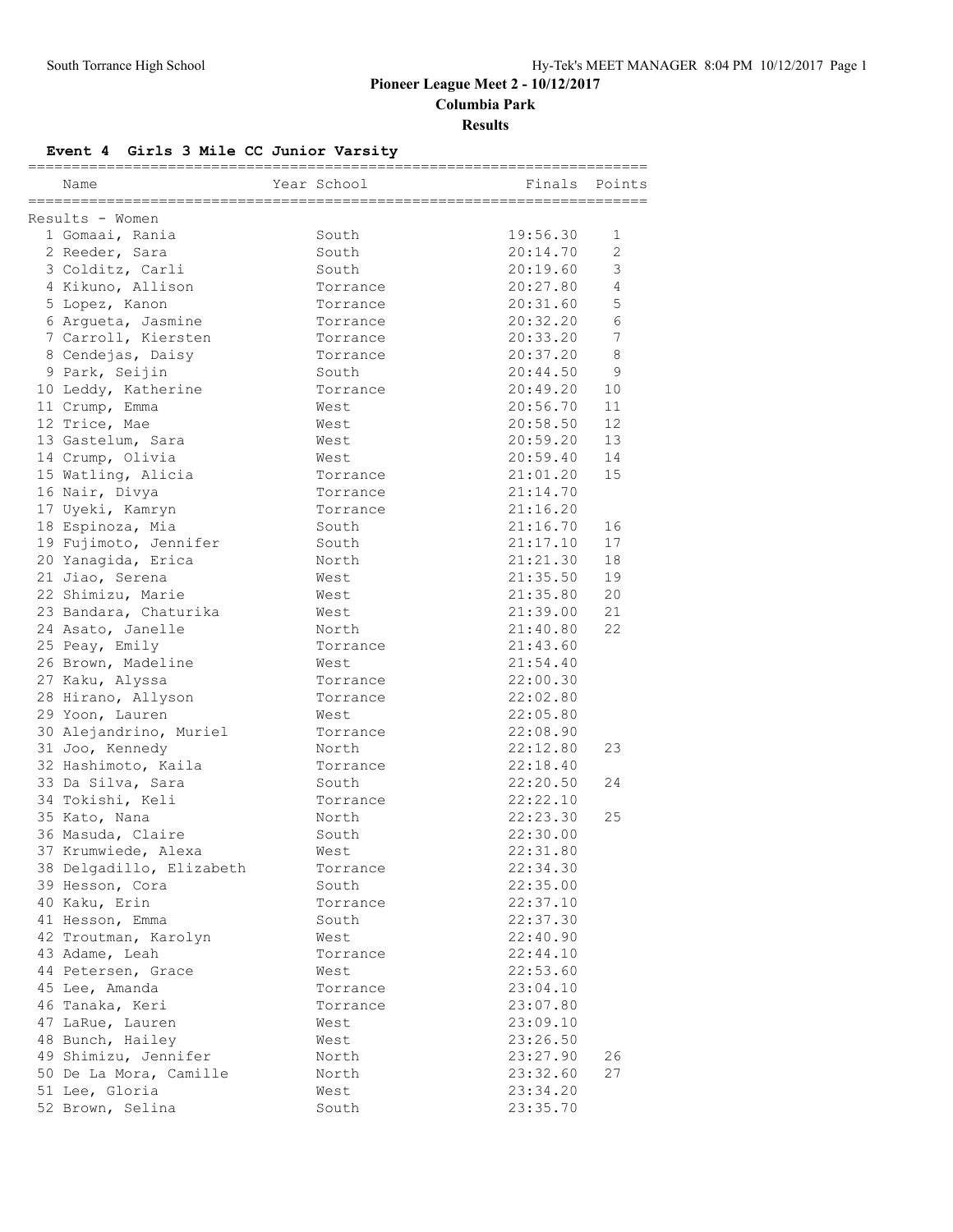## **Pioneer League Meet 2 - 10/12/2017**

**Columbia Park**

### **Results**

## **....Event 4 Girls 3 Mile CC Junior Varsity**

| 53 Hanger, Bella      | Torrance  | 23:40.50       |
|-----------------------|-----------|----------------|
| 54 Fujimoto, Allison  | South     | 23:40.80       |
| 55 Rubinoff, Emily    | West      | 23:49.20       |
| 56 Garcia, Adriana    | Leuzinger | 23:58.40       |
| 57 Sklar, Jessica     | North     | 24:00.40<br>28 |
| 58 Koepp, Brenley     | Torrance  | 24:06.30       |
| 59 Estrada, Madelyn   | Torrance  | 24:06.80       |
| 60 Yoon, JeeEun       | Torrance  | 24:30.40       |
| 61 Starr, Savannah    | West      | 24:39.30       |
| 62 Eccles, Kailee     | Torrance  | 24:39.80       |
| 63 Galang, Juilanne   | Torrance  | 24:43.80       |
| 64 Sanchez, Emmaly    | South     | 24:43.90       |
| 65 Cochran, Kylee     | Torrance  | 24:56.90       |
| 66 Watanabe, Katie    | West      | 25:10.00       |
| 67 Lopez, Madison     | Torrance  | 25:15.40       |
| 68 Shiraki, Sora      | Torrance  | 25:16.60       |
| 69 Chaires, Alicia    | Torrance  | 25:21.10       |
| 70 Nakanishi, Momo    | Torrance  | 25:22.60       |
| 71 Meadows, Airiel    | West      | 25:37.20       |
| 72 Takaoka, Tea       | South     | 25:50.70       |
| 73 Diaz, Jessica      | Torrance  | 26:00.40       |
| 74 Ugwu, Amara        | South     | 26:10.30       |
| 75 Fuerte, Alina      | Torrance  | 26:19.30       |
| 76 Maready, Moselle   | Torrance  | 26:22.80       |
| 77 Ge, Cynthia        | West      | 26:26.00       |
| 78 Chang, Wendy       | West      | 26:28.40       |
| 79 Amezcua, Sara      | West      | 26:33.50       |
| 80 Catipon, Tara      | Torrance  | 28:42.90       |
| 81 Le, Victoriana     | West      | 28:55.20       |
| 82 Lin, Phoebe        | Torrance  | 29:57.00       |
| 83 Campbell, Maiya    | West      | 30:15.00       |
| 84 Arqvisula, Jasmine | Torrance  | 30:20.90       |
| 85 Mandal, Apurva     | Torrance  | 30:32.40       |
| 86 Manalang, Sydney   | Torrance  | 30:42.50       |
| 87 Cochran, Kassie    | Torrance  | 31:08.80       |
| 88 Sindha, Zaina      | Torrance  | 31:10.90       |
| 89 Ahmed, Muniza      | West      | 31:11.50       |
| 90 Oto, Melanie       | Torrance  | 31:12.80       |
| 91 Miranda, Kylie     | West      | 31:54.30       |
| 92 Simon, Angelin     | West      | 32:28.60       |
|                       |           |                |

| Team Scores                   |                   |                                     |  |  |  |                    |  |  |  |  |  |
|-------------------------------|-------------------|-------------------------------------|--|--|--|--------------------|--|--|--|--|--|
| Rank Team                     |                   | Total 1 2 3 4 5 $*6$ $*7$ $*8$ $*9$ |  |  |  |                    |  |  |  |  |  |
| Results - Women<br>1 Torrance |                   |                                     |  |  |  | 30 4 5 6 7 8 10 15 |  |  |  |  |  |
| Total Time: 1:42:42.00        | Average: 20:32.40 |                                     |  |  |  |                    |  |  |  |  |  |